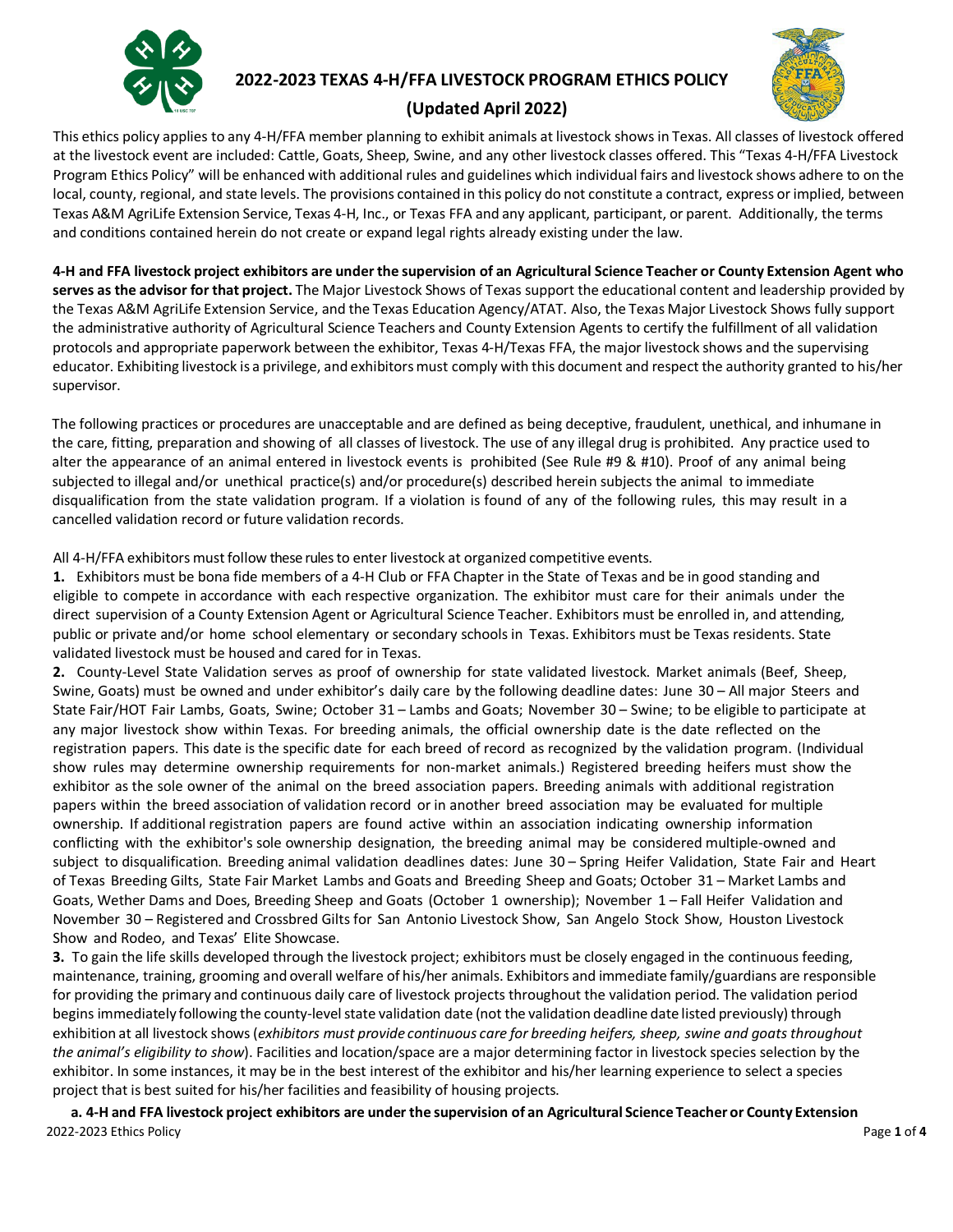**Agent who serves asthe advisorforthat project.** Excessive involvement of third-party consultants, breeders, fitters not affiliated with the Texas 4-H and/or Texas FFA programs is prohibited. Third-party involvement interfering with the exhibitor's ability to provide primary daily care of and engagement with livestock projects may result in the disqualification of all state validated livestock projects owned by all associated exhibitors/families. Likewise, third-party involvement interfering with the County Extension Agent and Agricultural Science Teacher's ability to properly supervise the livestock project may result in the disqualification of all state validated livestock projects or future validation records.

**b.** Livestock projects must be raised at the physical address of validation record. Prior approval must be granted by the "Species Specific County-Level State Validation Committee" in the event the animal will be outside the direct care of the exhibitor, immediate family/guardian, and/or the supervising County Extension Agent or Agricultural Science Teacher. Failure to gain approval from the supervising Agricultural Science Teacher/County Extension Agent and the Species-Specific County-Level State Validation Committee will result in the disqualification of all state validated livestock.

**c.** To obtain prior approval, exhibitorsmust completean official 4-H/FFAValidation Rule #3Prior Approval Form. Exhibitorsnot obtaining prior approval as outlined above will be subject to disqualification of the livestock in question and any other state validated livestock projects. The form can be accessed here: <https://texasyouthlivestock.com/wp-content/uploads/2021/08/Rule-3-Approval-Form.pdf> By signing this document, the exhibitor and parent/guardian, recognize his/her responsibilitiesfor the primary and continuous care of livestock projects throughout the feeding period and hereby authorizes the State Validation Coordinator or designated representatives and/or State Validation Compliance Team, supervising AST/CEA and the "Species Specific County-Level State Validation Committee" **the right to inspect your livestock project(s), along with any other state validated livestock projects on premises, at any time during the feeding period with or without prior notice**. State validated livestock must be made available for inspection at any time requested atthe address listed on validation record or any other property (public or privately owned) where the livestockmay be located. Failure tomake inspection available as requested will constitute a violation of validation rules and will lead to disqualification of the livestock in question and any other validated livestock. Additionally, any exhibitor in violation of the primary and continuous daily care rule is subject to disqualification.

#### **NEW SECTION FOR 2022-2023**

 **d.** The following is intended to serve as a guideline for housing state validated livestock. Texas 4-H and FFA livestock exhibitors are expected to follow these guidelines under the supervision and approval of their county level state validation committee and supervising Agricultural Science Teacher and/or County Extension Agent. In any instance of discrepancy, the Species-Specific State Validation Chairperson and the State Validation Executive Committee have the right to interpret these rules and will have the final decision on all housing inquiries.

- i. All state validated livestock should be housed at the home of the livestock exhibitor or a family member or at a county or school ag facility. Any exhibitor who has existing livestock facilities or existing land to build such should house their livestock projects at their residence or at a county or school facility. It is the burden of the livestock exhibitor family to research and contact all school or county facilities in the county before exploring alternative options.
- ii. If the previous facilities do not exist, an alternative facility may be investigated to house the livestock. A facility of this nature can only be explored after previously listed facilities have been exhausted. Alternative facilities must be within the exhibitor's county and/or school district, unless deemed appropriate by designated approval documents. Alternative housing addresses must be listed on the Texas 4-H/FFA Livestock Program Ethics Policy Acknowledgement/Signature Form. Additionally, alternative facilities may only be used with approval from the County-Level State Validation Committee. These requests may be denied based on existing evidence of possible housing facilities listed in #1 AND/OR due to concerns of excessive third-party involvement. The burden of seeking approval is on the livestock exhibitor family. The Species-Specific State Validation Chairperson and the State Validation Executive Committee have the right to interpret these rules and will have the final decision on all housing inquiries in instances of disagreement or interpretation. If an exhibitor is concerned of a potential housing facility that may not be acceptable according to the listed criteria, please contact the Species-Specific State Validation Chairperson for an advisory opinion. All interpretations, decisions and settlements will be made by program leadership to align these rules with the best interest of the program and participants. These requests and/or appeals will be approved/denied based on, but not limited to, the following criteria: existence or availability of housing facilities listed above, location, proximity to exhibitor, excessive third-party involvement, and previous instances of rule violation or excessive third-party involvement at the intended location. Excessive third-party involvement may be defined as, but is not limited to, the following:
	- 1) Decision making or advice counter to that of the supervising County Extension Agent or Agricultural Science Teacher
	- 2) Daily or frequent feeding, training, maintenance, washing, rinsing, blowing, or other care practices
	- 3) Interfering or denying access to CEA, AST, and/or any other county or state level committee member as listed in Rule #3 to supervise or check state validated livestock
	- 4) Encouragement of or use of unethical fitting or showing practices as listed in Rule #9
	- 5) Excessive or misleading advice at livestock shows

2022-2023 Ethics Policy Page **2** of **4 4.** Animals validated for majorlivestock showsmay also be exhibited at other shows. Be advised, however, that if any validated animal is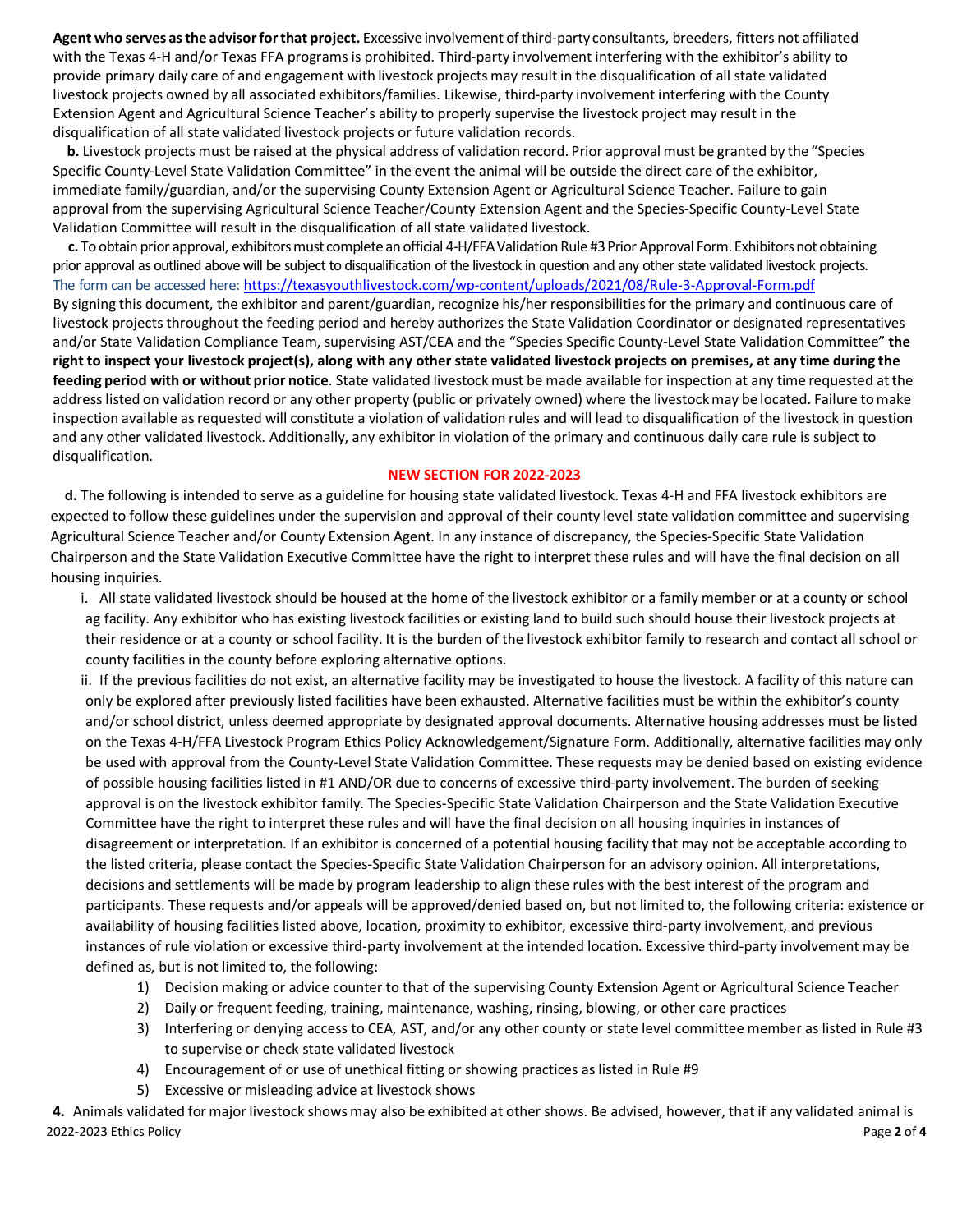exhibited and SOLD at any other show (including a county show), the animal will be ineligible to show at any subsequent major livestock show. **Additionally, state validated livestock offered forsale during the feeding period via private treaty, private or public auction will be ineligible to show at any subsequent major livestock show. If ownership changes or has the possibility of changing through a sale offering (including animal(s) purchased back by the exhibitor of validation record), regardless of method or length of time, that chain**  of animal ownership is considered broken and will be ineligible to show at any remaining livestock shows in the feeding period requiring **state validation.**

**5.** DNA samples obtained from livestock at the time of county-level state validation must match DNA assays obtained any time during the feeding period for the state validated animal and exhibitor record.

**6.** A state validated livestock project may not be simultaneously validated in more than one county. Additionally, a state validated animal may not be county or state validated under a different exhibitor's name in another county.

**7.** Any method used to misrepresent the age of an animal for a class in which it is shown is deceptive and considered a violation of the rules and guidelines.

**8.** Showing an animal for another individual by claiming ownership in order to show in a specific livestock class/event or claiming ownership through signage, socialmedia, or any other advertising method is prohibited. A false claim of ownership is a violation of these guidelines and will lead to disqualification.

**9.** Treating an animal internally or externally, with any irritant, counter-irritant, or other substance used to artificially change the conformation or appearance of an animal for show is considered unethical, inhumane, and is prohibited. Surgery, injection or insertion of foreign material under the skin and/or into the flesh of an animal to change the natural contour, conformation or appearance of an animal's body is illegal. This includes, but is not limited to, **injection of gas, air, oil, or other foreign substances**; cutting/tearing of the hide/underneath the hide or removal of tissue in any attempt to alter the physical appearance of the animal; numbing or "deadening" an animal's tail; cutting tendons of an animal; using foreign substances to build or cosmetically re-shape feet (this does not include medically necessary treatments for injured hooves or feet); as well as "twining" which includes the attachment of hair or hair substances (i.e. baling twine, cloth, fiber, etc.). Acceptable practices of physical preparation which are allowed include, clipping of hair, trimming of hooves, dehorning, removal of ancillary teats, and docking of tails. **10.** The use of unethical fitting, showing and/or handling practices or devices compromising animal welfare shall not be tolerated.

**11.** Livestock exhibitors will be held accountable for the Species-Specific Validation Guidelines for each species in which they state validate livestock projects. Livestock exhibitors will also be held accountable for the rules and guidelines for each major livestock show in which they exhibit state validated livestock. Validation Guidelines may be found a[t www.texasyouthlivestock.com](http://www.texasyouthlivestock.com/)

**12.** The Texas 4-H and/or FFA State Validation Executive Committee reserves the final and absolute right to interpret these rules and to settle and determine all matters, questions, and differences in regard thereto, or otherwise arising out of, or connected with, or incident to "Texas 4-H/FFA Livestock Program Ethics Policy". All interpretations, decisions and settlements will be made by program leadership in order to align these rules with the best interest of the program and participants.

Any violation of the "Texas 4-H/FFA Livestock Program Ethics Policy" and/or associated validation guidelines, as well as specific rules as designated by individual fairs and livestock shows may result in disqualification and/or probationary status and/or loss of eligibility for future participation in organized livestock competition. **Possible civil or criminal penalties may be imposed by the proper authorities**  based on evidence provided by the livestock show of exhibitors in violation of the Federal Food, Drug and Cosmetic Act/or the animal **mistreatment, neglect, and abandonment lawsthat apply on the local,state, and/or national levels.** All rule violations will be dealt with on an individual basis by the "Specie Specific County State Validation Committee", the State Validation Coordinators, and/or appropriate livestock show officials.